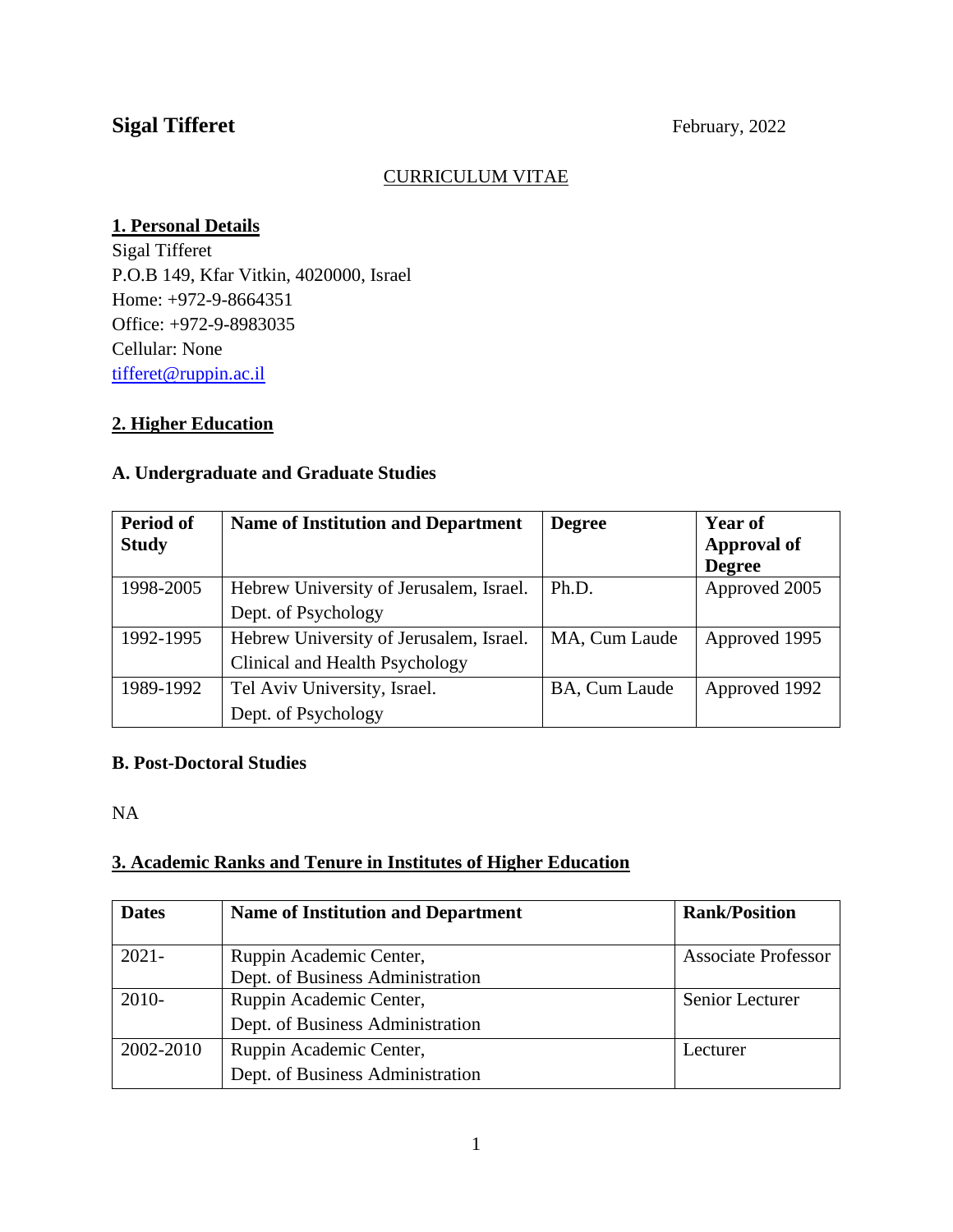| 1996-2002 | Ruppin Academic Center,              | Lecturer |
|-----------|--------------------------------------|----------|
|           | Dept. of Behavioral Sciences         |          |
| 1996-1998 | Holon Institute of Technology (HIT), |          |
|           | Dept. of Communications              |          |

# **4. Offices in Academic Administration**

| <b>Dates</b> | <b>Office</b>                                             |
|--------------|-----------------------------------------------------------|
| 2018-        | Member, Student Admission Committee,                      |
|              | Dept. of Business Administration.                         |
| 2015         | Director, Alumni Committee,                               |
|              | School of Economics & Business Administration.            |
| 2015-2021    | Director, Student Appeals Committee.                      |
| $2015 -$     | Member, Teaching Committee,                               |
|              | Dept. of Business Administration.                         |
| 2013-2015    | Member, Academic Excellence Committee.                    |
| 2012-2016    | Director, Library Committee.                              |
| 2012-2015    | Member, Online Learning Committee.                        |
| 2011-2013    | Member, Technological Innovations in Education Committee. |
| 2010-2012    | Member, Quality Improvement Steering Committee.           |
| 2010-2012    | Member, Library Committee.                                |
| 2010-2013    | Academic Coordinator, BA completion program,              |
|              | Dept. of Business Administration.                         |
| 2009         | Director, Teaching Evaluation Committee.                  |
| 2009-2011    | Head of Methodological Studies,                           |
|              | Dept. of Business Administration.                         |
| 2008-2011    | Member, Teaching Committee,                               |
|              | Dept. of Business Administration.                         |
| 2006-2008    | Director, Disciplinary Committee.                         |
| 2003-2005    | Head of Methodological Studies,                           |
|              | Dept. of Business Administration, Executive Program.      |
| 2003-2005    | Member, Teaching Committee,                               |
|              | Dept. of Business Administration, Executive Program.      |
| 1999         | Co-Director, Democratic Academy Project.                  |
| 1998         | Director, Library Committee.                              |
| 1996-2002    | Member, Teaching Committee,                               |
|              | Dept. of Behavioral Sciences.                             |

# **5. Scholarly Positions and Activities outside the Institution**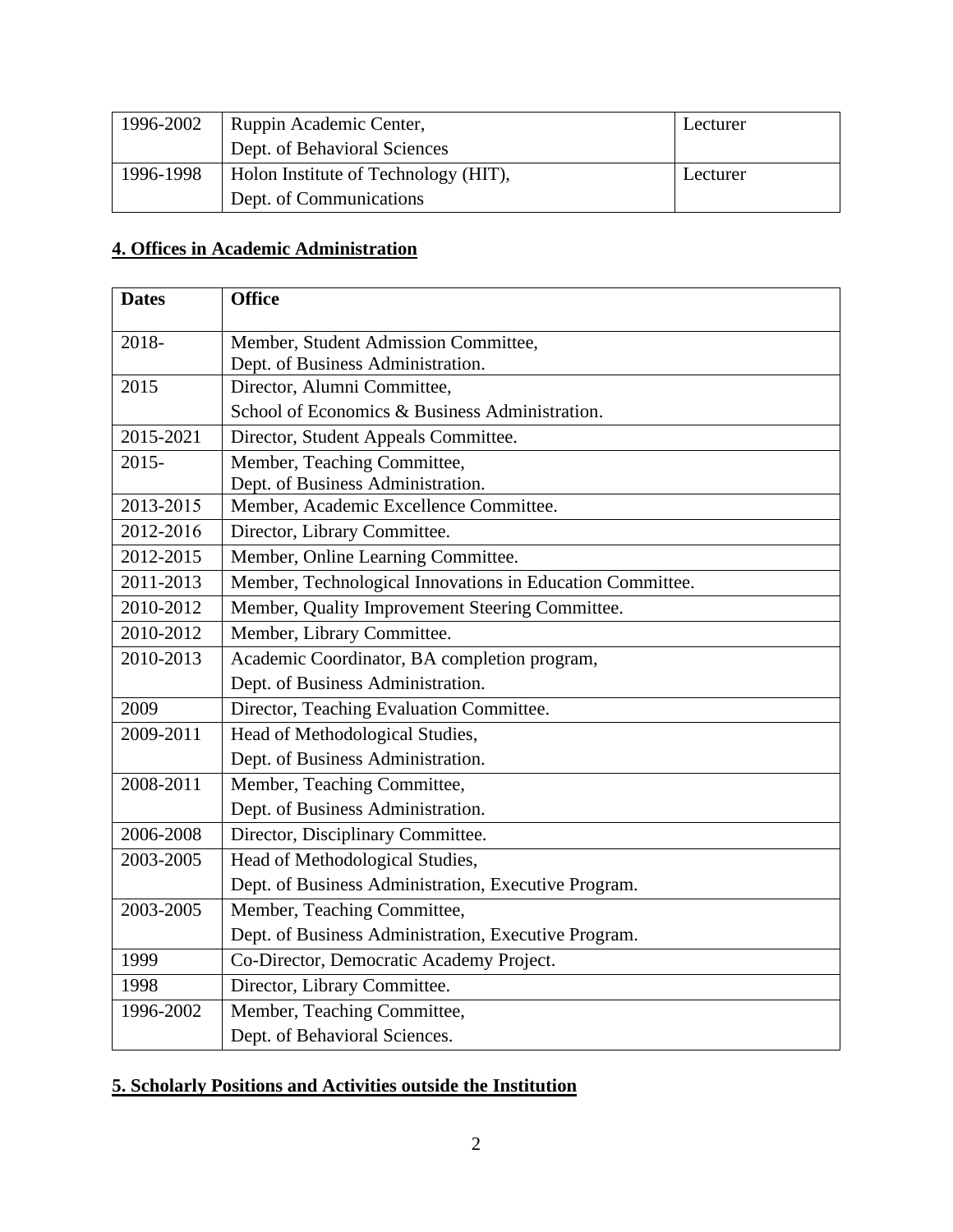#### (a) Public Committees and Consultation

| <b>Dates</b> | <b>Position</b>                                |
|--------------|------------------------------------------------|
| 2018-2020    | <b>Emek Hefer Student Grant Committee</b>      |
| 2008-2022    | <b>TED Language Coordinator</b>                |
| 2000-2015    | Israeli Police Force: Anti-Terror Special Unit |

#### (b) Membership in Professional/Scientific Societies

| <b>Dates</b> | <b>Membership</b>                                          |
|--------------|------------------------------------------------------------|
| 2016-2018    | American Association for the Advancement of Science        |
| 2015-2016    | <b>Academy of Marketing</b>                                |
| $2013-$      | <b>Applied Evolutionary Psychology Society</b>             |
| 2012-2014    | <b>Association for Consumer Research</b>                   |
| 2009-        | European Human Behaviour and Evolution Association (EHBEA) |
| 2007-2014    | Association for Psychological Science (APS)                |
| 2006-2013    | Human Behavior and Evolution Society (HBES)                |
| $2003 -$     | The International Society for Human Ethology (ISHE)        |

#### (c) Manuscript and Proposal Reviews

#### *Journal reviews*

Behaviour & Information Technology; Computers in Human Behavior; Cyberpsychology: Journal of Psychosocial Research on Cyberspace; Evolution, Mind, and Behaviour; Evolutionary Behavioral Sciences; Evolutionary Psychological Science; Evolutionary Psychology; Frontiers in Psychology; Human Ethology Bulletin; Information Processing and Management; International Journal of Human-Computer Interaction; Information, Communication and Society; International Journal of Contemporary Hospitality Management; Journal of Data and Information Science, International Journal of Retail and Distribution Management; International Journal of Social Psychology (Revista de Psicologia social); Internet Research; Journal of Child Health Care; Journal of Evolutionary Psychology; Journal of Marketing Theory and Practice; Journal of Personality; Journal of Product and Brand Management; Journal of Services Marketing; Music Perception; Periodicum Biologorum; Personality and Individual Differences; PLoS ONE, Review of General Psychology.

#### *Book reviews*

2014 Review of book proposal for Elsevier: "Integrating Sibling Issues in Therapy"

#### *Grant reviews*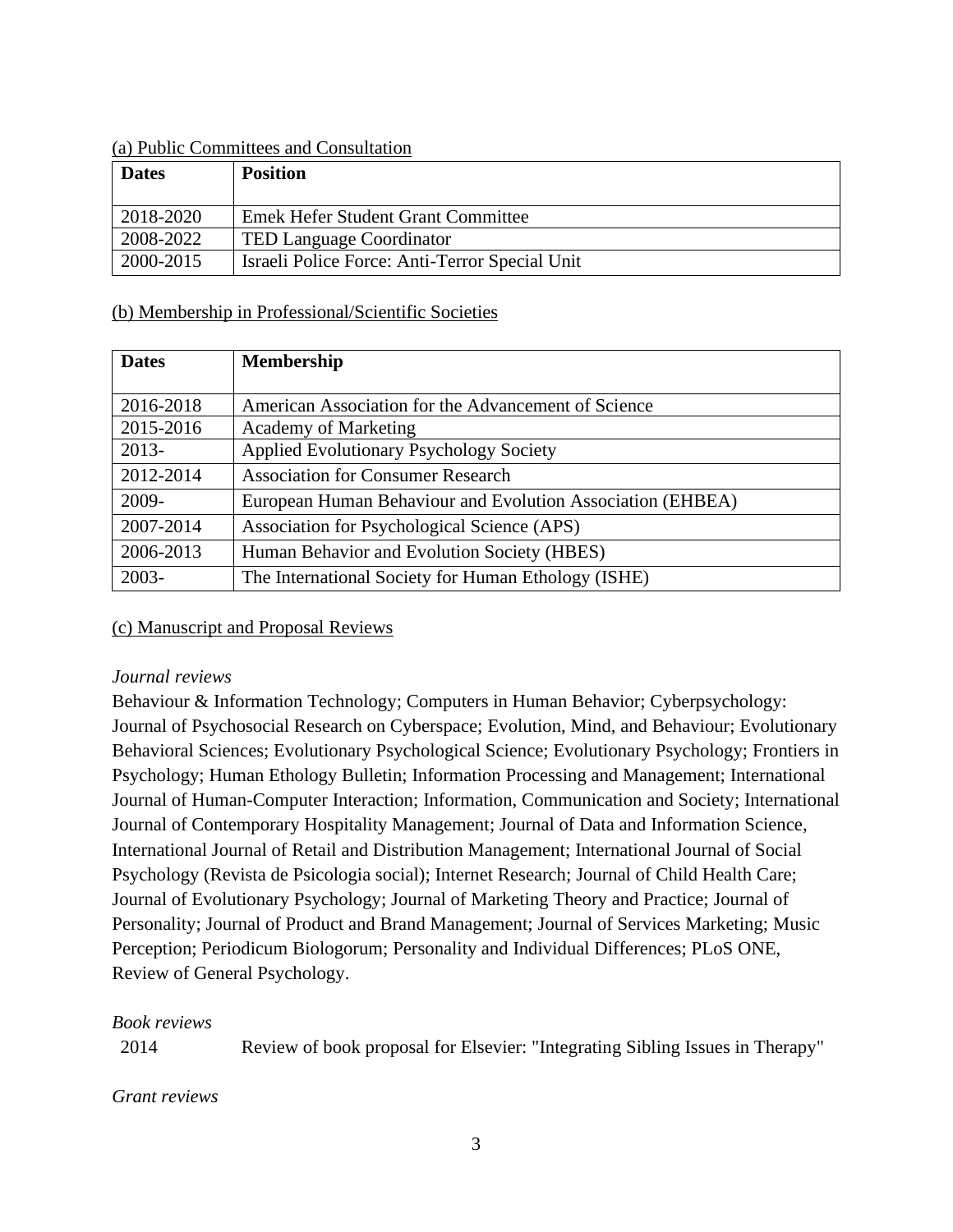# 2008 Israel Science Foundation (ISF)

#### *Conference reviews*

2014 39th Annual Macromarketing Conference 2014, July 2-5

#### **6. Participation in Scholarly Conferences**

## (a) Active Participation

| <b>Date</b>   | <b>Name of Conference</b>   | <b>Place of</b>     | Subject of                                         | Role      |
|---------------|-----------------------------|---------------------|----------------------------------------------------|-----------|
|               |                             | Conference          | <b>Lecture/Discussion</b>                          |           |
| July,         | International               | Online              | Wikipedia Editing as a Tool                        | Presenter |
| 2021          | Conference on               |                     | for Student Engagement                             |           |
|               | <b>Improving University</b> |                     |                                                    |           |
|               | Teaching                    |                     |                                                    |           |
| July,         | Higher Education in the     | Online              | <b>Improving Information</b>                       | Presenter |
| 2021          | Post Corona (PC) Era        |                     | Literacy Through Wikipedia<br>Editing              |           |
| July,         | International               | Online              | How students (and teachers)                        | Presenter |
| 2020          | Conference on               |                     | can create educational videos                      |           |
|               | <b>Improving University</b> |                     | easily                                             |           |
|               | Teaching                    |                     |                                                    |           |
| July,         | International               | Online              | Teaching academic writing                          | Presenter |
| 2020          | Conference on               |                     | step by step                                       |           |
|               | <b>Academic Writing</b>     |                     |                                                    |           |
| June,<br>2019 | <b>QUIS</b> symposium       | Karlstad,<br>Sweden | Green consumption in<br>services: More than a mere | Presenter |
|               |                             |                     | $show-off?$                                        |           |
| June,         | International               | Tel Aviv,           | The effect of task framing on                      | Presenter |
| 2019          | Conference on Teacher       | <b>Israel</b>       | student engagement (D31)                           |           |
|               | Education                   |                     |                                                    |           |
| July,         | <b>Global Marketing</b>     | Tokyo, Japan        | Posing for success in USA                          | Presenter |
| 2018          | Conference                  |                     | and Israel: a comparison of                        |           |
|               |                             |                     | portraits used to attract                          |           |
|               |                             |                     | employers in professional                          |           |
|               |                             |                     | social-networking-services                         |           |
| July          | International               | Tel Aviv,           | Digital formative assessments                      | Presenter |
| 2017          | Conference on               | <b>Israel</b>       | in Introduction to Psychology                      |           |
|               | <b>Improving University</b> |                     |                                                    |           |
|               | Teaching                    |                     |                                                    |           |
| May           | Summer Workshop of          | Athens,             | Capturing gender differences                       | Presenter |
| 2015          | the International           | Greece              | in Facebook profile (D19)                          |           |
|               | Society for Human           |                     |                                                    |           |
|               | Ethology                    |                     |                                                    |           |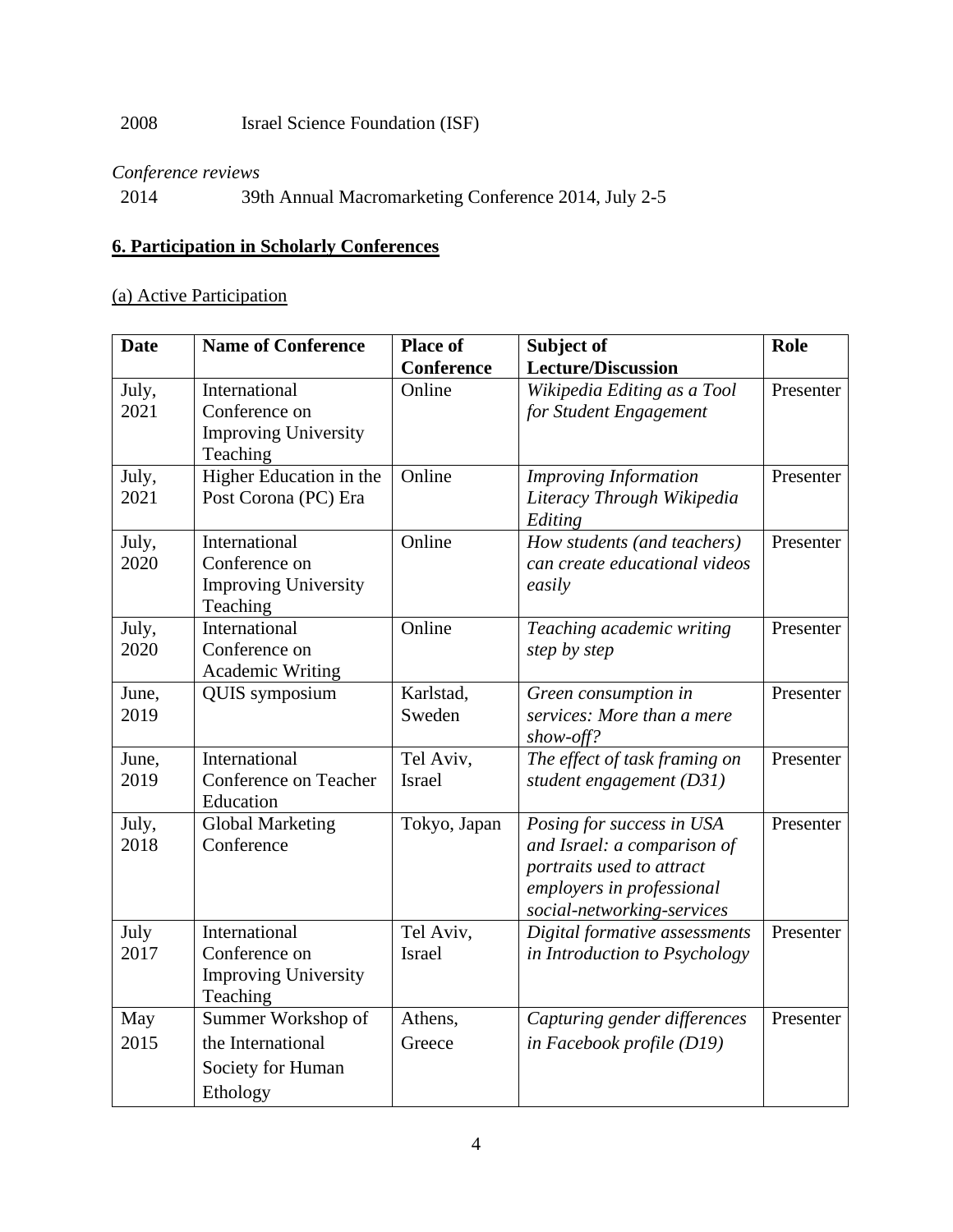| May            | Summer Workshop of                           | Athens,                 | The attractiveness of soccer                        | Presenter |
|----------------|----------------------------------------------|-------------------------|-----------------------------------------------------|-----------|
| 2015           | the International                            | Greece                  | players in uniform                                  |           |
|                | Society for Human                            |                         |                                                     |           |
|                | Ethology                                     |                         |                                                     |           |
| May            | Annual meeting of the                        | Chicago,                | Who is man's best friend for                        | Presenter |
| 2014           | Midwestern                                   | Illinois                | attracting women? (D18)                             |           |
|                | Psychological                                |                         |                                                     |           |
|                | Association                                  |                         |                                                     |           |
| May            | Annual Convention of                         | San                     | Man's best friend? Friendly                         | Presenter |
| 2014           | the Association for                          | Francisco,              | and aggressive dogs have                            |           |
|                | <b>Psychological Science</b>                 | California              | different mate attraction                           |           |
|                |                                              |                         | influences (D18)                                    |           |
| March          | Cell Symposium:                              | Sitges, Spain           | Gender differences in                               | Presenter |
| 2014           | Evolution of modern                          |                         | Facebook profile photos                             |           |
|                | humans - from bones to                       |                         | (D19)                                               |           |
|                | genomes                                      |                         |                                                     |           |
| July           | <b>Annual Frontiers in</b>                   | Taipei,                 | Facebook and evolutionary                           | Presenter |
| 2013           | Service Conference.                          | Taiwan                  | psychology: Implications for                        |           |
|                | <b>American Marketing</b>                    |                         | service firms                                       |           |
|                | Association<br><b>Biennial Conference of</b> |                         |                                                     |           |
| August<br>2012 | the International                            | Vienna,<br>Austria.     | Sex differences in the status                       | Presenter |
|                |                                              |                         | consumption of coffee (D17)                         |           |
|                | Society for Human                            |                         |                                                     |           |
|                | Ethology<br><b>Biennial Conference of</b>    |                         |                                                     |           |
| August<br>2012 |                                              | Vienna,                 | Cad's best friend? Dog                              | Presenter |
|                | the International                            | Austria.                | ownership increases long-                           |           |
|                | Society for Human                            |                         | term relationship                                   |           |
|                | Ethology                                     |                         | attractiveness and attenuates                       |           |
|                |                                              |                         | short-term mating perceptions                       |           |
|                |                                              |                         | (D18)                                               |           |
| April<br>2012  | Annual Meeting of the<br>Northeastern        | Plymouth,<br><b>New</b> | Gift-giving at Israeli<br>weddings as a function of | Presenter |
|                | Evolutionary                                 | Hampshire.              | genetic relatedness and                             |           |
|                | <b>Psychology Society</b>                    |                         | maternal lineage $(D26)$                            |           |
| July           | Annual conference of                         | Montpellier,            | I shoulda learned to play the                       | Presenter |
| 2011           | the Human Behavior                           | France                  | guitar: Guitar increases                            |           |
|                | and Evolution Society                        |                         | Facebook attractiveness                             |           |
|                |                                              |                         | (D15)                                               |           |
| July           | Annual conference of                         | Montpellier,            | Predicting sibling investment                       | Presenter |
| 2011           | the Human Behavior                           | France                  | by perceived sibling                                |           |
|                | and Evolution Society                        |                         | resemblance (D22)                                   |           |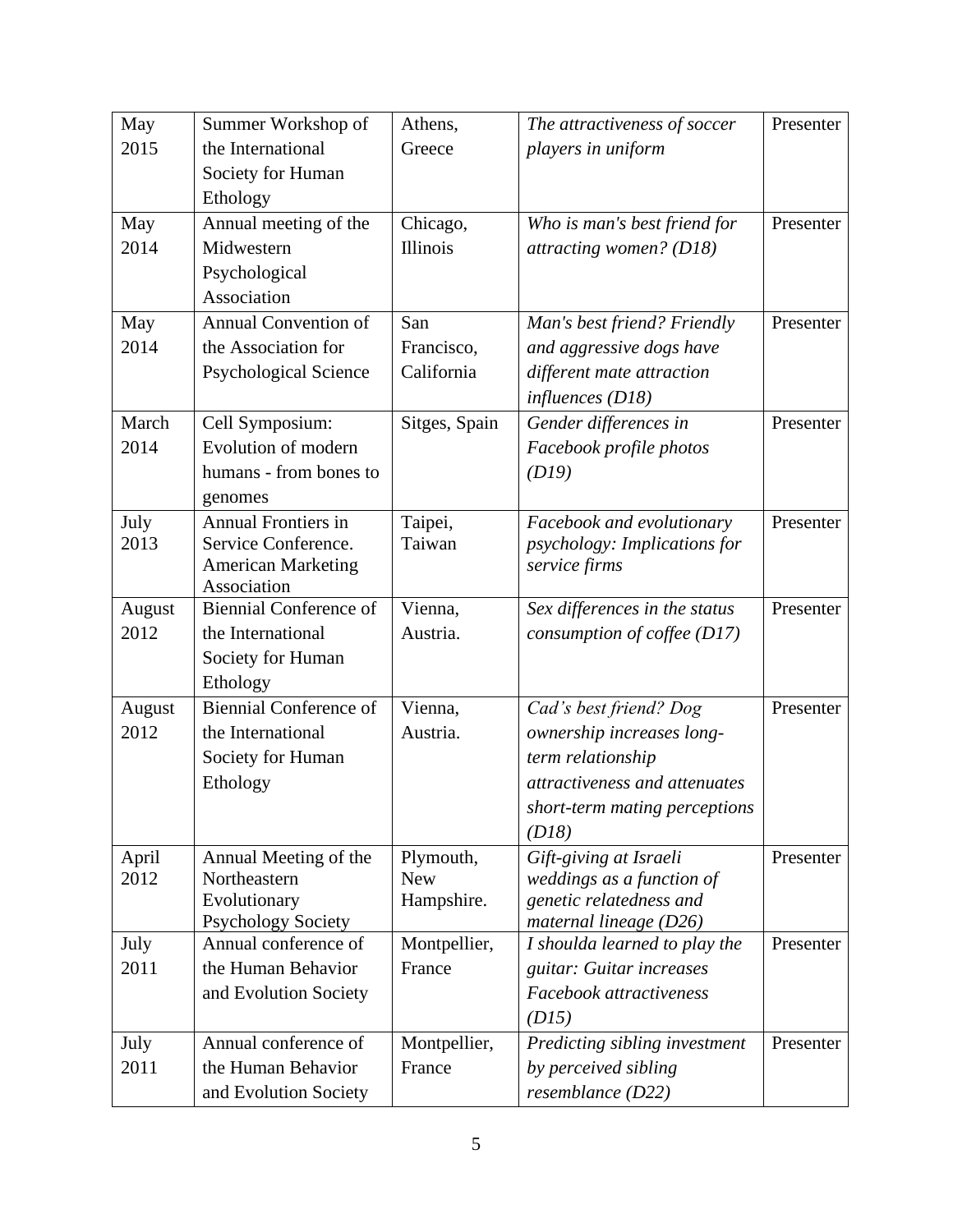| June     | Art and Science of            | Waltham,       | Meeting the challenge of       | Presenter |
|----------|-------------------------------|----------------|--------------------------------|-----------|
| 2009     | <b>Service Conference</b>     | Massachusetts  | service intangibility: Are top |           |
|          |                               |                | universities more innovative   |           |
|          |                               |                | in the implementation of       |           |
|          |                               |                | images and colors in their     |           |
|          |                               |                | homepages? (D4)                |           |
| October, | <b>Annual Frontiers in</b>    | Maryland       | Meeting the challenge of       | Presenter |
| 2008     | Service conference            |                | service intangibility: Images  |           |
|          |                               |                | in web pages as marketing      |           |
|          |                               |                | tools(D4)                      |           |
| July     | <b>Biennial Conference of</b> | Bologna, Italy | Cross-cultural recognition of  | Presenter |
| 2008     | the International             |                | alternative male mating        |           |
|          | Society for Human             |                | strategies $(D9)$              |           |
|          | Ethology                      |                |                                |           |
| July     | Summer workshop of            | Andechs,       | Sex differences in caregiving, | Presenter |
| 2007     | the International             | Germany        | stress, and adaptation in      |           |
|          | Society for Human             |                | parents of children with       |           |
|          | Ethology                      |                | chronic illness (D10)          |           |
| May      | Annual convention of          | Washington,    | Cross-cultural recognition of  | Presenter |
| 2007     | the Association for           | DC.            | alternative male mating        |           |
|          | <b>Psychological Science</b>  |                | strategies (D9)                |           |
| August   | <b>Biennial Conference of</b> | Detroit,       | Age-related worrying in        | Presenter |
| 2006     | the International             | Michigan       | mothers of children            |           |
|          | Society for Human             |                | undergoing neurosurgery        |           |
|          | Ethology                      |                | (D3)                           |           |

(b) Organization of Conferences or Sessions

NA

# **7. Invited Lectures/Colloquium Talks**

NA

# **8. Research Grants**

(a) Grants Awarded (See the resulting publications in parentheses)

| <b>Role</b> in  | -0          | Fopic | Funded by/ | <b>Year</b> |
|-----------------|-------------|-------|------------|-------------|
| <b>Research</b> | Researchers |       | Amount     |             |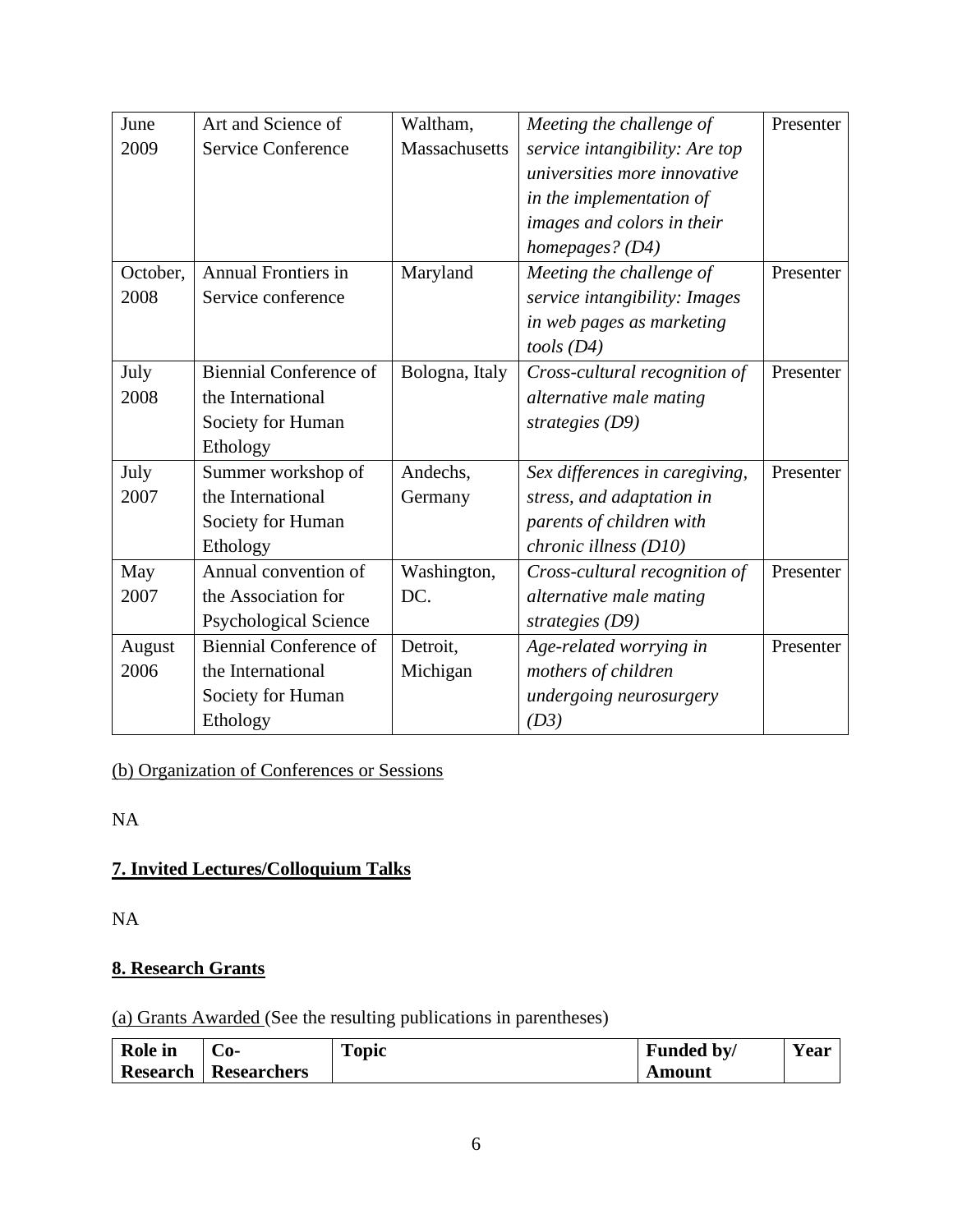| PI |               | Predictors of Attitudes Towards Six        | Ruppin                       | 2021 |
|----|---------------|--------------------------------------------|------------------------------|------|
|    |               | <b>Disability Types:</b>                   | Academic                     |      |
|    |               | Exploring Social Distance in a             | Center, 9,500                |      |
|    |               | <b>Nationally Representative Sample</b>    | <b>ILS</b>                   |      |
| PI |               | Predictors of Validating Online            | Ruppin                       | 2020 |
|    |               | Information (D32)                          | Academic                     |      |
|    |               |                                            | Center, 11,000               |      |
|    |               |                                            | <b>ILS</b>                   |      |
| PI | With Teman,   | Service Learning: Recommendations          | Council for                  | 2019 |
|    | Ε.            | for Planning, Management and               | Higher                       |      |
|    |               | Evaluation (H1)                            | Education,                   |      |
|    |               |                                            | 12,848 ILS                   |      |
| PI |               | <b>Online Behaviors for Minimizing</b>     | Ruppin                       | 2019 |
|    |               | Misconceptions $(K1)$                      | Academic                     |      |
|    |               |                                            | Center, 11,000<br><b>ILS</b> |      |
| PI |               | Gender Differences in Privacy on           | Ruppin                       | 2018 |
|    |               | Social Network Sites: A Meta-              | Academic                     |      |
|    |               | Analysis (D27)                             | Center, 7,145                |      |
|    |               |                                            | <b>ILS</b>                   |      |
| PI | With Yassour, | <b>Incentive Differences Between Bonus</b> | Ruppin                       | 2017 |
|    | J.            | and In-grade Assignments (D30)             | Academic                     |      |
|    |               |                                            | Center, 5,675                |      |
|    |               |                                            | <b>ILS</b>                   |      |
| PI |               | Women clean their house and men            | Ruppin                       | 2016 |
|    |               | clean their car                            | Academic                     |      |
|    |               |                                            | Center, 6,900                |      |
|    |               |                                            | <b>ILS</b>                   |      |
| PI |               | Occupational personal branding using       | Ruppin                       | 2015 |
|    |               | LinkedIn profile photos                    | Academic                     |      |
|    |               |                                            | Center, 8,000                |      |
| PI |               | The effect of opposite-sex waiters on      | <b>ILS</b><br>Ruppin         | 2014 |
|    |               | tipping behavior                           | Academic                     |      |
|    |               |                                            |                              |      |
|    |               |                                            | Center, 7,700                |      |
|    |               |                                            | <b>ILS</b>                   |      |
| PI | With Vilnai-  | The effect of indoor plants on store       | Ruppin                       | 2013 |
|    | Yavetz, I.    | atmospherics (D24)                         | Academic                     |      |
|    |               |                                            | Center, 7,950                |      |
|    |               |                                            | <b>ILS</b>                   |      |
| PI |               | Cad's best friend? Dog ownership           | Ruppin                       | 2012 |
|    |               | increases long-term relationship           | Academic                     |      |
|    |               | attractiveness and attenuates short-       | Center, 1,000                |      |
|    |               | term mating perceptions (D18)              | <b>ILS</b>                   |      |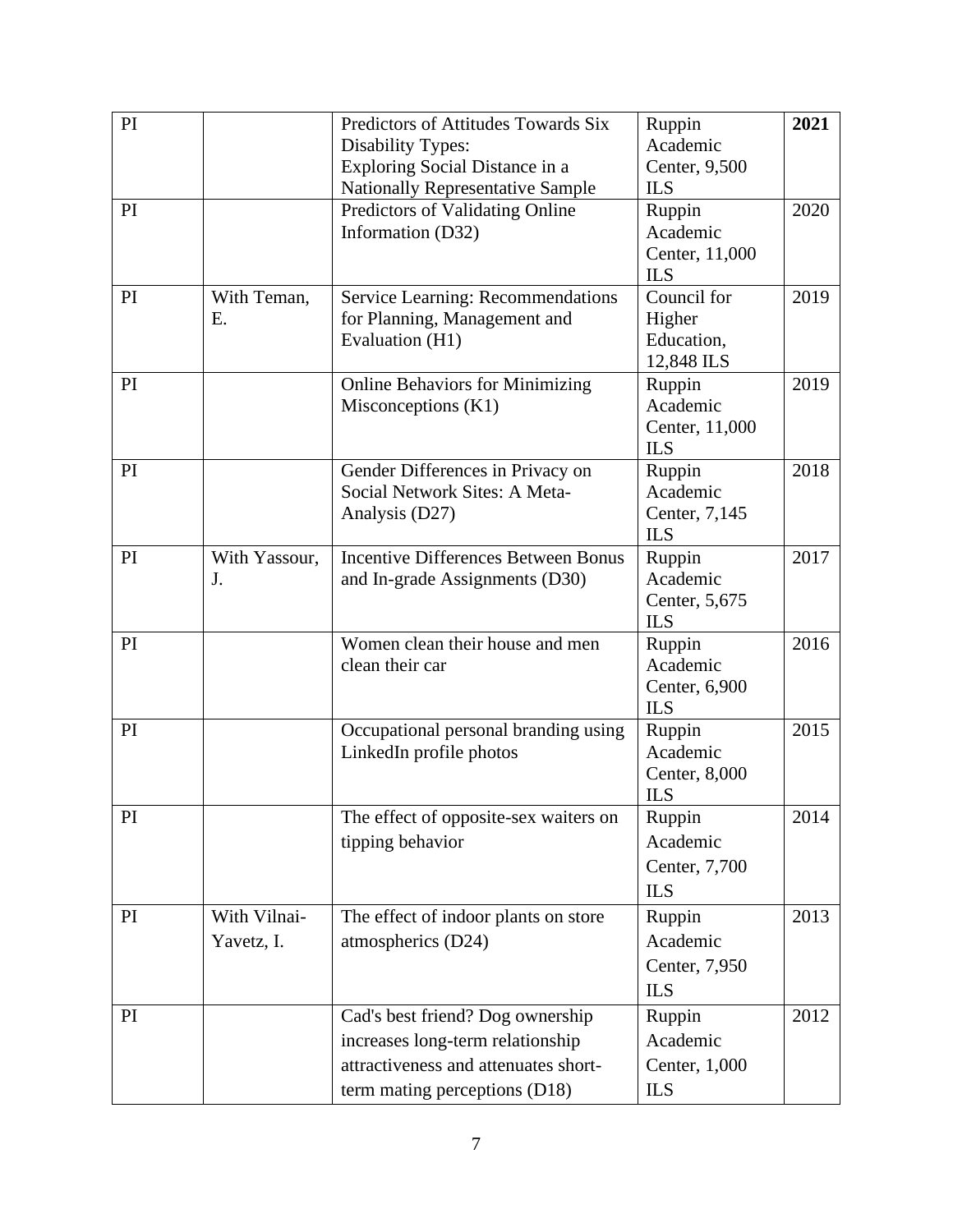| PI | Gift-giving at Israeli weddings as a | Ruppin        | 2012 |
|----|--------------------------------------|---------------|------|
|    | function of genetic relatedness and  | Academic      |      |
|    | maternal lineage $(D26)$             | Center, 1,000 |      |
|    |                                      | ШS            |      |

# (b) Submission of Research Proposals – Pending

NA

# (c) Submission of Research Proposals – Not Funded

NA

#### **9. Scholarships, Awards, and Prizes**

| <b>Dates</b> | Award                                                                       |
|--------------|-----------------------------------------------------------------------------|
| $2012 -$     | Excellence in Teaching and Research (Top 20%)                               |
| 2010-2012    | Recognition for Excellence in Teaching                                      |
| 2008         | Literati Network Award for Excellence: "An investigation of the new generic |
|              | consumer" published in <i>Journal of Consumer Marketing</i> was chosen as a |
|              | Highly Commended Award Winner.                                              |

## **10. Teaching**

# (a) Courses Taught in Recent Years

| Year             | <b>Name of Course</b>                            | <b>Type of Course</b>                     | <b>Degree</b> | Number of<br><b>Students</b> |
|------------------|--------------------------------------------------|-------------------------------------------|---------------|------------------------------|
| $2021 -$         | Writing Workshop for Graduate<br><b>Students</b> | Workshop                                  | <b>MA</b>     | 20 students                  |
| $2021 -$         | Managing Work-Life Balance                       | Lecture                                   | <b>BA</b>     | 40 students                  |
| 2019-            | Skills for the Future Workplace                  | Workshop                                  | <b>BA</b>     | 40 students                  |
| 2018-            | <b>Statistics for Managers</b>                   | <b>Introduction Course</b><br>(Mandatory) | <b>BA</b>     | 120 students                 |
| $2011 -$<br>2012 | <b>Research Methods</b>                          | <b>Introduction Course</b><br>(Mandatory) | <b>BA</b>     | 40 students                  |
| 2010-<br>2015    | Academic Skills                                  | Workshop                                  | <b>BA</b>     | 25 students                  |
| 2010             | <b>Stress and Coping</b>                         | Lecture                                   | <b>MA</b>     | 40 students                  |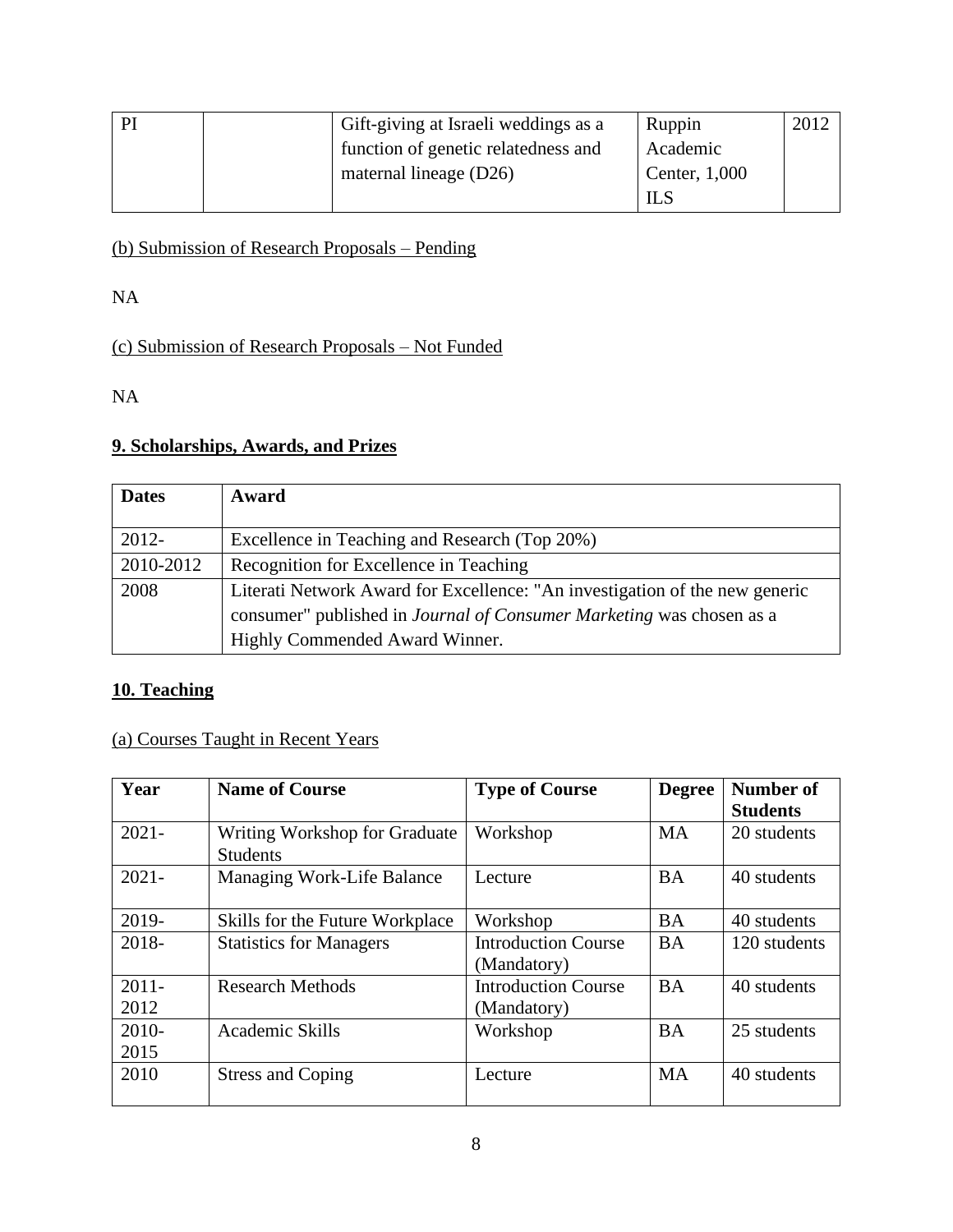| 2009-    | An Evolutionary Perspective on       | Seminar                    | <b>BA</b> | 25 students |
|----------|--------------------------------------|----------------------------|-----------|-------------|
|          | <b>Consumer Behavior</b>             |                            |           |             |
| $2001 -$ | <b>Academic Writing</b>              | <b>Introduction Course</b> | <b>BA</b> | 40 students |
| 2006     |                                      | (Mandatory)                |           |             |
| 2000-    | <b>Stress and Coping</b>             | Lecture                    | <b>BA</b> | 40 students |
|          |                                      |                            |           |             |
| 2000-    | <b>Statistics for the Behavioral</b> | <b>Introduction Course</b> | <b>BA</b> | 40 students |
| 2002     | <b>Sciences</b>                      | (Mandatory)                |           |             |
| 1996-    | Developmental Psychology             | <b>Introduction Course</b> | <b>BA</b> | 40 students |
| 2002     |                                      | (Mandatory)                |           |             |
| 1996-    | Cognitive Psychology                 | <b>Introduction Course</b> | <b>BA</b> | 40 students |
| 2002     |                                      | (Mandatory)                |           |             |
| 1996-    | <b>Health Psychology</b>             | Lecture                    | <b>BA</b> | 40 students |
| 2002     |                                      |                            |           |             |
| 1996-    | Introduction to Psychology           | <b>Introduction Course</b> | <b>BA</b> | 40 students |
|          |                                      | (Mandatory)                |           |             |

# (b) Supervision of Graduate students

| <b>Years</b> | Name of        | <b>Title of Thesis</b> | <b>Degree</b> | Date of             | <b>Student's</b>    |
|--------------|----------------|------------------------|---------------|---------------------|---------------------|
|              | <b>Student</b> |                        |               | <b>Completion</b> / | <b>Achievements</b> |
|              |                |                        |               | in Progress         |                     |
| 2018-        | Anna           | Self-esteem in         | <b>MA</b>     | Discontinued        | Additional          |
| 2019         | Keselman       | Facebook profile       |               | 2019                | Supervisor: Dr.     |
|              |                | photos                 |               |                     | David Bodoff, Haifa |
|              |                | (Stage: Research       |               |                     | University.         |
|              |                | plan)                  |               |                     |                     |
| $2014 -$     | Limor          | Half-sibling           | <b>MA</b>     | Discontinued        | Additional          |
| 2016         | Serfati        | uncertainty (Stage:    |               | 2016                | supervisor: Prof.   |
|              |                | Research plan)         |               |                     | Yechiel Klar, Tel-  |
|              |                |                        |               |                     | Aviv University.    |

## **11. Miscellaneous**

NA

# **12. Professional Experience**

NA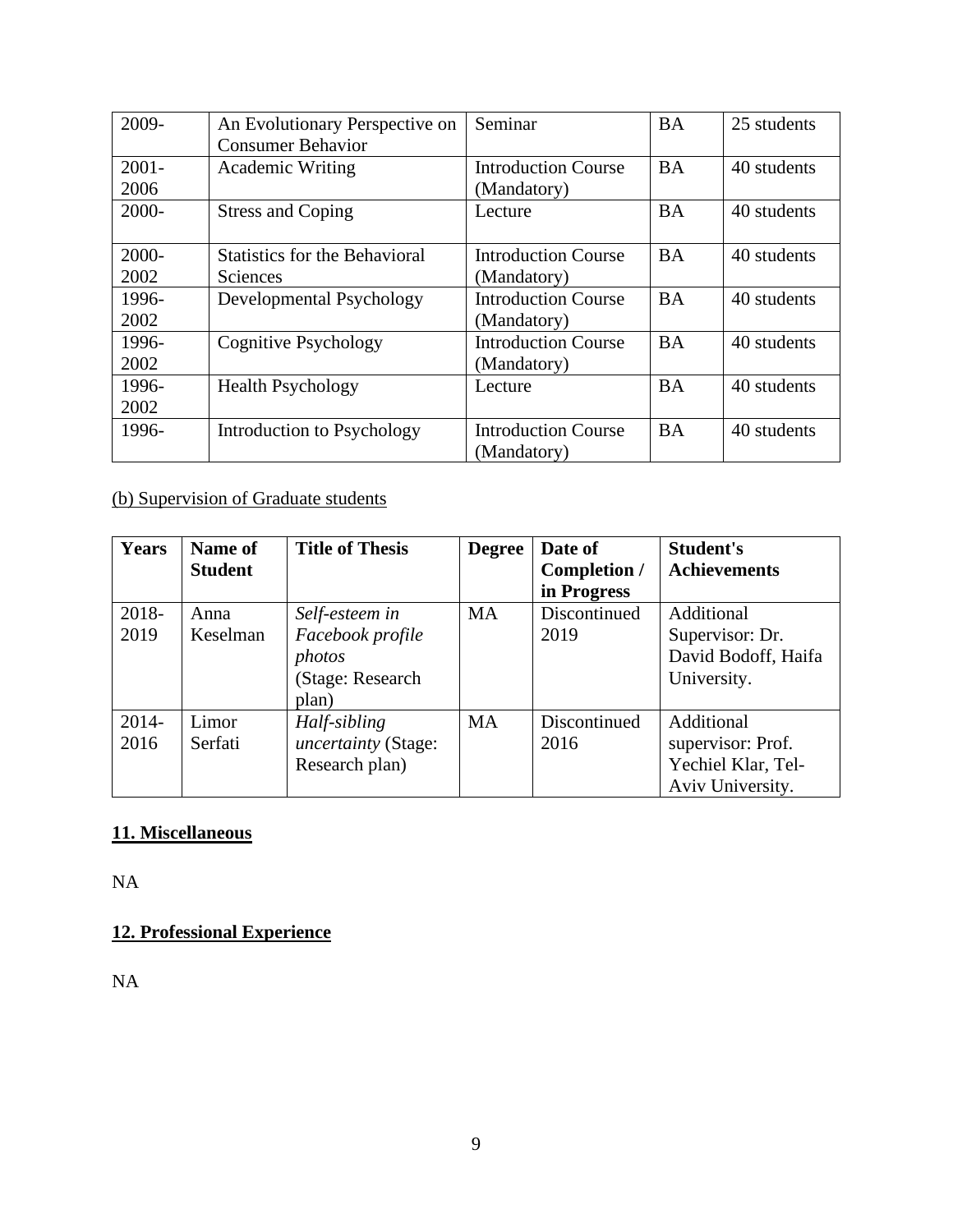#### **PUBLICATIONS**

Note: The authors are ordered according to their relative contribution.

#### **A. Ph.D. Dissertation**

**Tifferet, S**. (2005). Maternal adaptation to pediatric neurosurgical illness: A longitudinal study. Advisors: Prof. Yoel Elizur and Prof. Orly Manor, Dept. of Psychology, the Hebrew University of Jerusalem, Israel. 166 p. [Hebrew]. See D3, D5, D7, D10 and E1.

#### **B**. **Scientific Books (Refereed)**

NA.

## **C. Other Scientific Publications**

NA

## **D. Articles in Refereed Journals**

Undergraduate student co-authors underlined; Impact Factor (IF) for year of submission (5-year when available), SJR quartile (2019), and citations C in parentheses.

## Published

- 1. **Tifferet, S.** (1997). Obesity: a chronic psychophysiological state. *Psychologia: Israel Journal of Psychology, 6,* 83-90 [Hebrew].
- 2. Herstein, R. & **Tifferet, S.** (2007). An investigation of the new generic consumer. *Journal of Consumer Marketing*, *24*, 133-141. doi:10.1108/07363760710746139. (Q1, C  $= 29$ )

Contribution: Analyzed data, wrote sections in manuscript.

- 3. **Tifferet, S.,** Manor, O., Constantini, S., Friedman, O., & Elizur, Y. (2007). Parental investment in children with chronic disease: The effect of child's and mother's age. *Evolutionary Psychology, 5,* 844-859. (IF = 1.2, Q1, C = 7) Contribution: Planned study, collected and analyzed data, wrote manuscript.
- 4. Vilnai-Yavetz, I., & **Tifferet, S.** (2009). Images in academic web pages as marketing tools: Meeting the challenge of service intangibility. *Journal of Relationship Marketing, 8,* 148-164*.* doi:10.1080/15332660902876893. (Q3, C = 19) Contribution: Analyzed data, wrote sections in manuscript.
- 5. **Tifferet, S.,** Elizur, Y., Constantini, S., Friedman, O., & Manor, O. (2010). Maternal Adaptation to pediatric neurosurgical diagnosis: A growth curve analysis. *Psychology*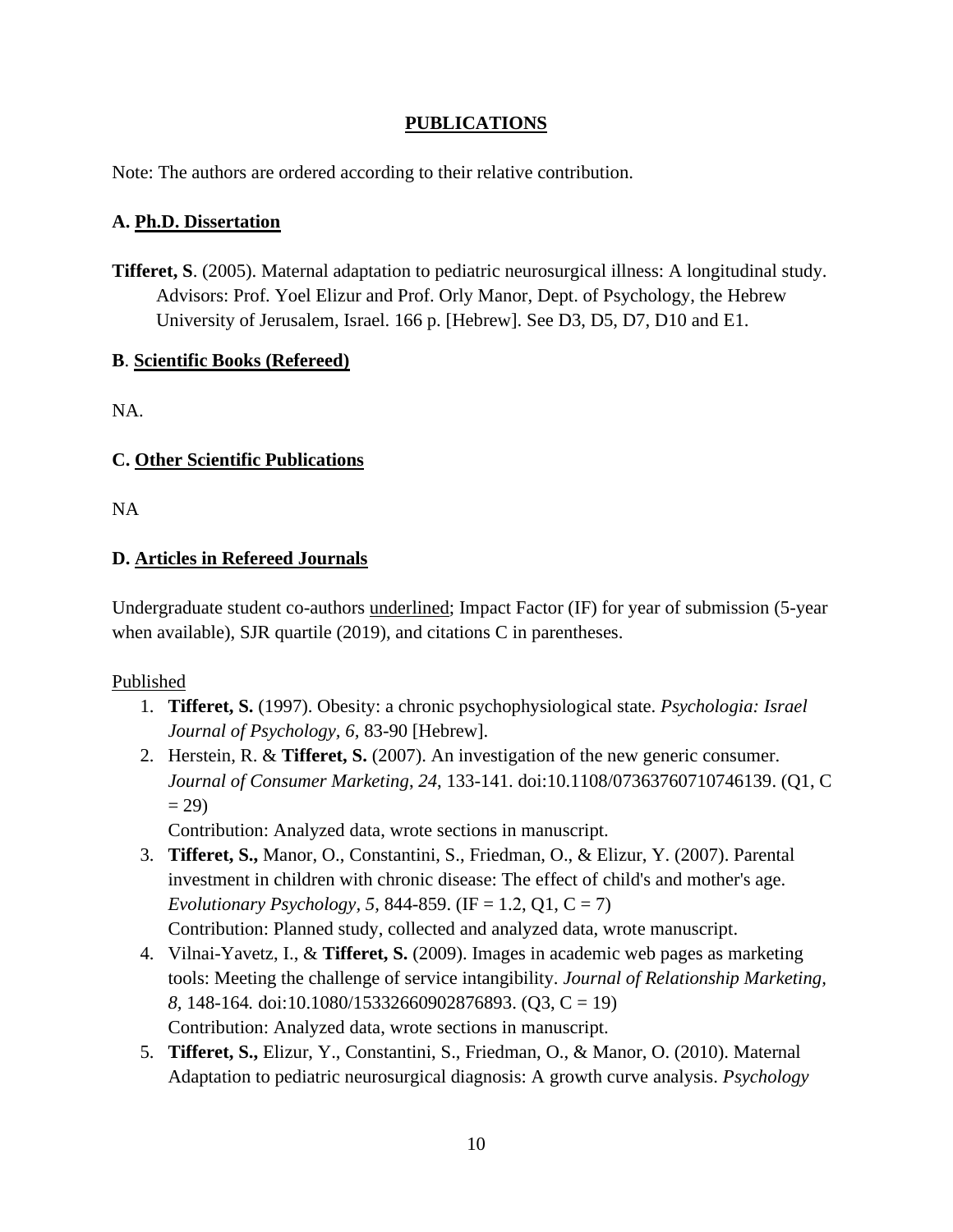*and Health, 25,* 213-229*.* doi:10.1080/08870440802245298. (IF = 2.0, Q1, C = 5) Contribution: Planned study, collected and analyzed data, wrote manuscript.

- 6. **Tifferet, S.** & Herstein, R. (2010). The effect of individualism on private brand perception: A cross-cultural investigation. *Journal of Consumer Marketing 27*(4), 313- 323. doi: 1108/07363761011052350. (Q1, C = 42) Contribution: Planned study, collected and analyzed data, wrote manuscript.
- 7. **Tifferet, S.,** Manor, O., Elizur, Y., Friedman, O., & Constantini, S. (2010). Maternal adaptation to pediatric illness: A personal vulnerability model. *Children's Health Care 39(2),* 91-107. doi: 10.1080/02739611003679840. (IF = 0.9, Q3, C = 5) Contribution: Planned study, collected and analyzed data, wrote manuscript.
- 8. **Tifferet, S.,** Jorev, S., & Nasanovitz, R. (2010). Lower parental investment in stepchildren: The case of the Israeli "Great Journey." *Journal of Social, Evolutionary, and Cultural Psychology, 4(2),* 62-67. (Presently: Evolutionary Behavioral Sciences, Q2,  $C = 12$

Contribution: Planned study, analyzed data, wrote manuscript.

9. **Tifferet, S.,** & Kruger, D. J. (2010). The Terminal Investment Hypothesis and agerelated differences in female preference for dads vs. cads. *Letters on Evolutionary Behavioral Science*, *1*(2), 27-30*.* (C = 8)

Contribution: Planned study, collected and analyzed data, wrote manuscript.

- 10. **Tifferet, S.,** Manor, O., Constantini, S., Friedman, O., & Elizur, Y. (2011). Sex differences in parental reaction to pediatric illness. *Journal of Child Health Care, 15*(2), 118-125. doi: 10.1177/1367493510397710. (IF = 1.3, Q1, C = 17) Contribution: Planned study, collected and analyzed data, wrote manuscript.
- 11. **Tifferet, S.,** Agrest, S., & Benisti-Shlomo, A. (2011). Problem gambling: An outcome of a life history strategy. *International Gambling Studies, 11*(2), 253-262. doi:  $10.1080/14459795.2011.599328.$  (IF = 1.4, Q2, C = 8) Contribution: Planned study, analyzed data, wrote manuscript.
- 12. **Tifferet, S.,** Herstein, R. (2012). Need for cognition as a predictor of store brand preferences. *EuroMed Journal of Business*,  $7(1)$ , 54-65*.*  $(Q2, C = 6)$ Contribution: Planned study, collected and analyzed data, wrote manuscript.
- 13. **Tifferet, S.,** & Herstein, R. (2012). Gender differences in brand commitment, impulse buying, and hedonic consumption. *Journal of Product and Brand Management, 21*(3), 176-182.  $(Q1, C = 244)$

Contribution: Planned study, collected and analyzed data, wrote manuscript.

14. Herstein, R., **Tifferet, S.,** Abrantes, J. L., Lymperopulos, C., Albayrak, T., & Caber, M. (2012). The effect of personality traits on private brand consumer tendencies: A crosscultural study of Mediterranean countries. *Cross Cultural Management: An International Journal*, 19 (2), 196-214. doi:10.1108/13527601211219883. (IF = 1.2, Q1, C = 33) Contribution: Planned study, collected and analyzed data, wrote manuscript.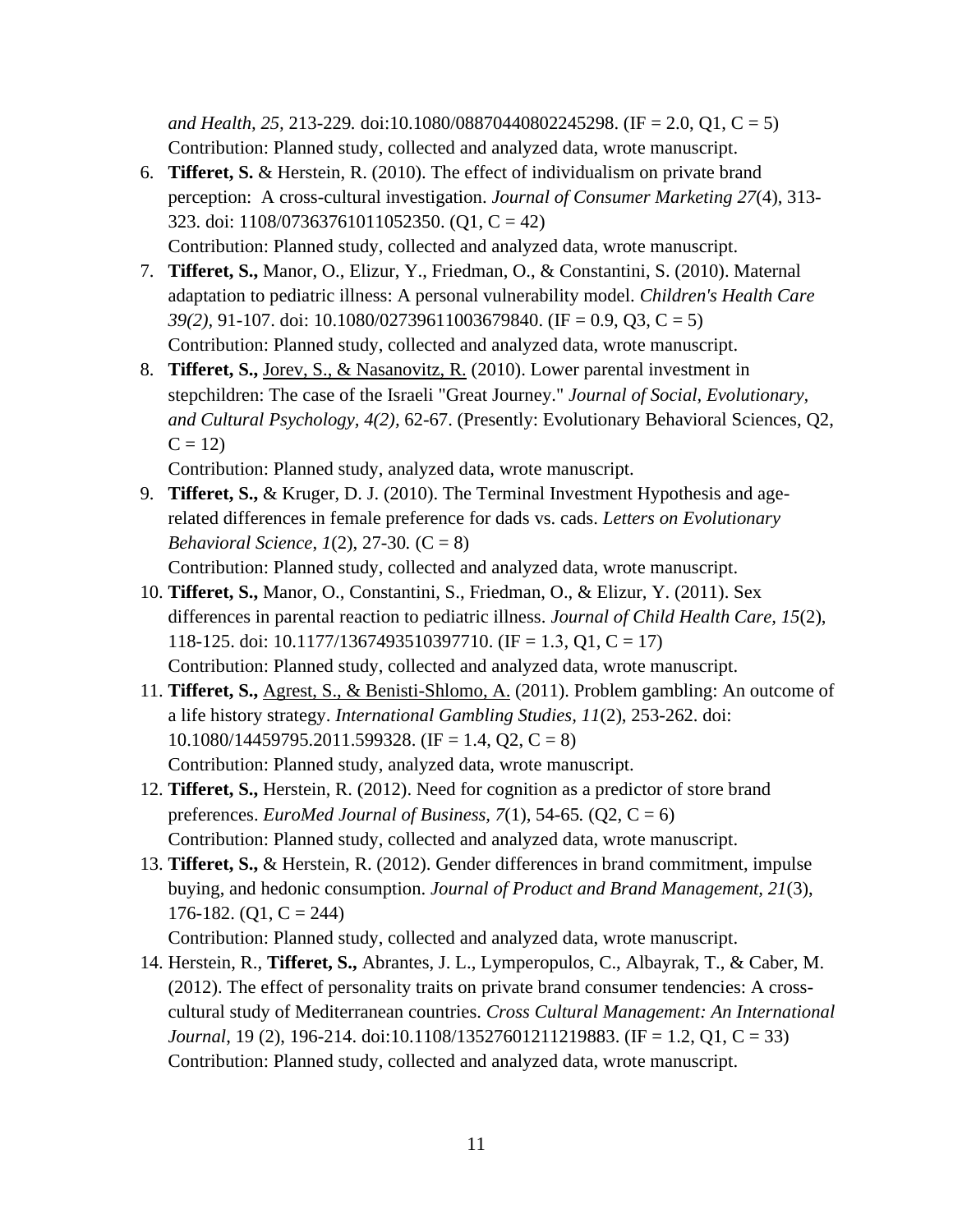- 15. **Tifferet, S.,** Gaziel, O., & Baram, Y. (2012). Guitar increases male Facebook attractiveness: Preliminary support for the sexual selection theory of music. *Letters on Evolutionary Behavioral Science, 3(1), 4-6.*  $(C = 18)$ Contribution: Planned study, analyzed data, wrote manuscript.
- 16. Vilnai-Yavetz, I. & **Tifferet, S.** (2013). Promoting service brands via the internet. *Service Industries Journal*, 33 (15-16), 1544-1563. doi: 10.1080/02642069.2011.636423. (IF = 1.5, Q2, C = 6)

Contribution: Analyzed data, wrote sections in manuscript.

- 17. **Tifferet, S.,** Shani, N., & Cohen, H. (2013). Gender differences in the status consumption of coffee. *Human Ethology Bulletin*, 3, 5-9. (C =12) Contribution: Planned study, analyzed data, wrote manuscript.
- 18. **Tifferet, S.,** Kruger, D. J., Bar-Lev, O., Zeler, S. (2013). c. *Journal of Evolutionary Psychology*, 11(3) 121-129, doi: 10.1556/JEP.11.2013.3.2. (Q4, C = 11) Contribution: Planned study, analyzed data, wrote manuscript.
- 19. **Tifferet, S.,** & Vilnai-Yavetz, I. (2014). Gender differences in Facebook selfpresentation: An international randomized study. *Computers in Human Behavior, 35,*  388-399, doi: 10.1016/j.chb.2014.03.016. (IF = 4.3, Q1, C = 138) Contribution: Planned study, collected and analyzed data, wrote manuscript. (See F2)
- 20. Kruger, D. J., Fisher, M. L., De Backer, C., Kardum, I., Tetaz, M., & **Tifferet, S.** (2015). Human life history dimensions in reproductive strategies are intuitive across cultures. *Human Ethology Bulletin, 30*(1), 109-120. (C = 13) Contribution: Planned study, collected data.
- 21. Vilnai-Yavetz, I., & **Tifferet, S.** (2015). A picture is worth a thousand words: Segmenting consumers by Facebook profile images. *Journal of Interactive Marketing*, *32*, 53–69. http://doi.org/10.1016/j.intmar.2015.05.002. (IF = 7.8, Q1, C = 33) Contribution: Planned study, collected data, assisted in writing the manuscript.
- 22. **Tifferet, S.,** Pollet, T., Bar, A., & Efrati, H. (2016). Predicting sibling investment by perceived sibling resemblance. *Evolutionary Behavioral Sciences, 10*(1), 64-70, doi:  $10.1037$ /ebs0000035. (Q2, C = 5)

Contribution: Planned study, analyzed data, wrote manuscript.

- 23. Schmitt, D. P., Alcalay, L., Allik, J., Alves, I. C. B., Anderson, C. A., Angelini, A. L., Asendorpf, J. B., Austers, I., Balaguer, I., Baptista, A., Bender, S. S., Bennett, K., Bianchi, G., Birashk, B., Bleske-Rechek, A., Boholst, F. A., Boothroyd, L., Borja, T., Bos, A., . . . **Tifferet, S**., Kökény, T. (2017). Narcissism and the strategic pursuit of shortterm mating: Universal links across 11 world regions of the International Sexuality Description Project-2. *Psihologijske Teme, 26*(1), 89–137. <https://doi.org/10.31820/pt.26.1.5> (Q3, C = 35).
- 24. **Tifferet, S.,** & Vilnai-Yavetz, I. (2017). Phytophilia and service atmospherics: The effect of indoor plants on consumers. *Environment & Behavior, 49*(7), 814-844, doi: 10.1177/0013916516669390. (2017 IF = 3.5, Q1, C = 37) (See F3) Contribution: Planned study, collected and analyzed data, wrote manuscript.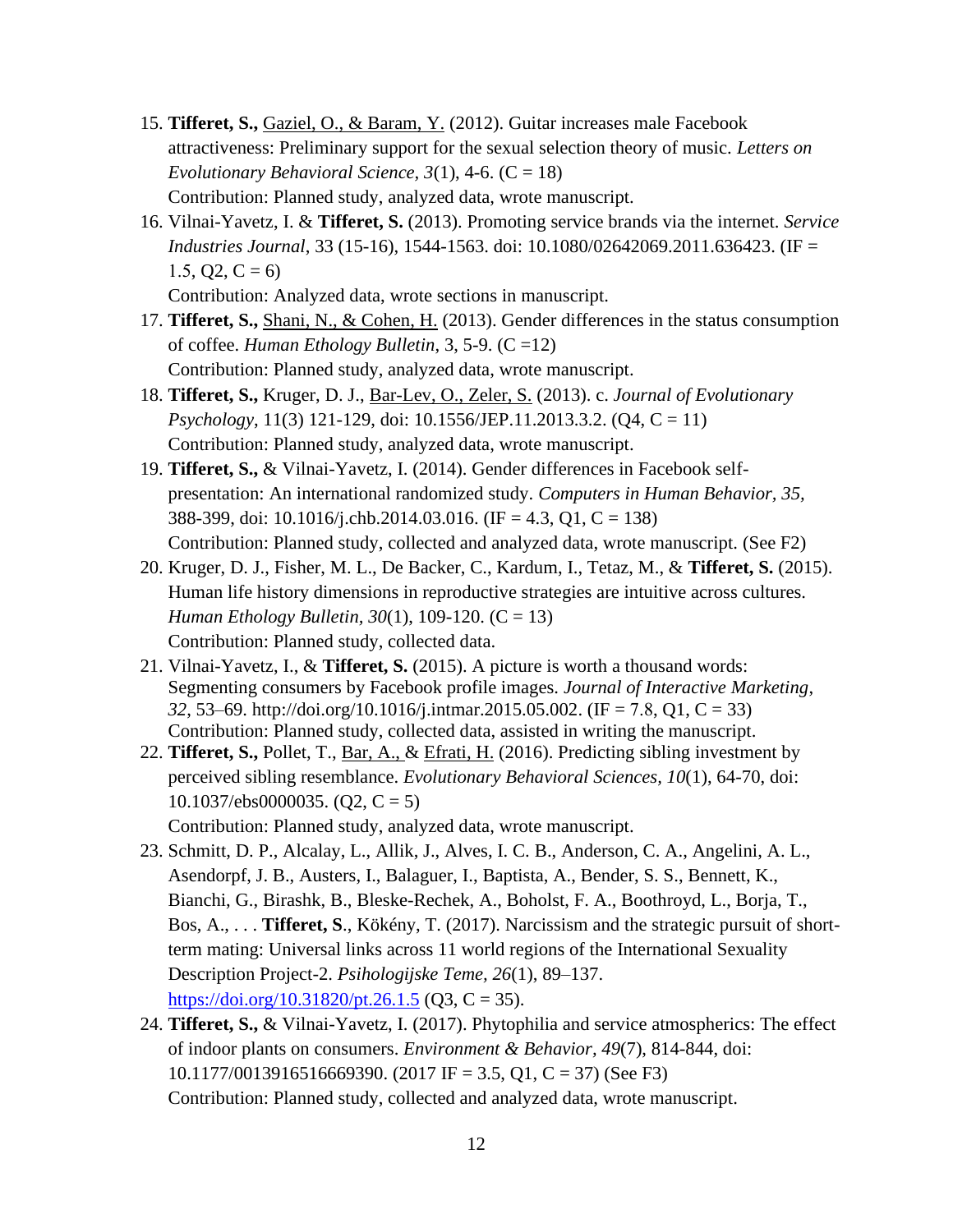25. **Tifferet**, **S**., Rosenblit, N., & Shalev, M. (2017). Promoting sustainability in a college café by opposite-sex cashiers. *International Journal of Sustainability in Higher Education, 18*(7), 1279-1290, doi: 10.1108/IJSHE-01-2016-0013*.* (2017 IF = 1.9, Q2, C  $= 2$ ).

Contribution: Planned study, analyzed data, wrote manuscript.

- 26. **Tifferet**, **S**., Saad, G., Meiri, M., & Ido, N. (2018). Gift giving at Israeli weddings as a function of genetic relatedness and kinship certainty. *Journal of Consumer Psychology, 28*(1), 157-165. doi: 10.1002/jcpy.1006. (IF = 4.0, Q1, C = 11) Contribution: Planned study, analyzed data, wrote manuscript. (See F1)
- 27. **Tifferet, S**., & Vilnai-Yavetz, I. (2018). Self-presentation in LinkedIn portraits: Common features, gender, and occupational differences. *Computers in Human Behavior, 80*, 33-48. doi: [10.1016/j.chb.2017.10.013.](https://doi.org/10.1016/j.chb.2017.10.013) (2017 IF = 3.5, 5-year IF = 4.4, Q1, C = 39) Contribution: Planned study, collected and analyzed data, wrote manuscript.
- 28. **Tifferet, S.** (2019). Gender differences in privacy tendencies on social network sites: A meta-analysis. *Computers in Human Behavior, 93*, 1-12. doi: 10.1016/j.chb.2018.11.046  $(2018 \text{ IF} = 3.5, 5\text{-year IF} = 4.4, Q1, C = 26)$
- 29. **Tifferet, S**., Dror, S., & David, S. (2019). Age preferences for advertisement models differ by their gender. *Revista de Psicología Social / International Journal of Social Psychology, 35* (1), 37-68*.* doi:10.1080/02134748.2019.1682293 (2017 IF = 0.9, Q3) Contribution: Planned study, collected and analyzed data, wrote manuscript.
- 30. **Tifferet, S**. (2020). Gender differences in social support on Social Network Sites: A meta-analysis. *Cyberpsychology, Behavior, and Social Networking*, 23(4), 199-209. doi: 10.1089/cyber.2019.0516. (2018 IF = 2.6, Q1, C = 5)
- 31. **Tifferet, S**. (2020). The effect of grade framing on task engagement, task completion, and anticipated regret. *Instructional Science, 48*(4), 475-494. doi:10.1007/s11251-020- 09516-3 (2018 IF = 1.6, 5-year IF = 2.4, Q1)

#### Accepted for Publication

32. **Tifferet, S**. (2021). Verifying online information: Development and validation of a selfreport scale. *Technology in Society.* (2019 IF = 4.2, Q1)

#### **E. Chapters in Scientific Books**

1. **Tifferet, S**., Elizur, Y. (2007). Maternal crisis, coping, and growth as a result of chronic pediatric illness. In E. Cohen (Ed.), *The parenting experience: Relationships, challenges, and development.* Kiryat Bialik: Ach [Hebrew].

Contribution: Planned study, collected and analyzed data, wrote manuscript.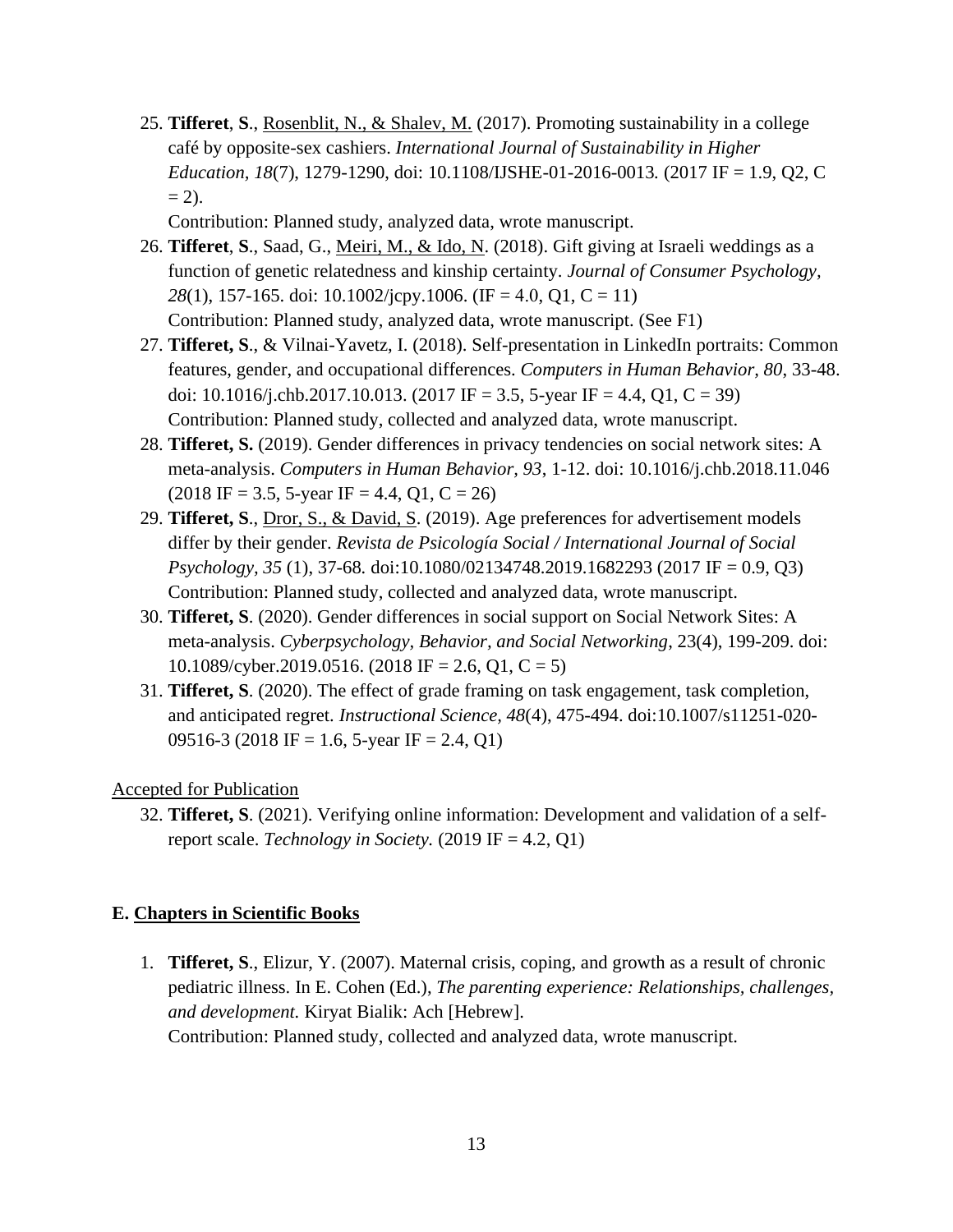2. **Tifferet, S.** (2019). The Israeli context on vegetarian and vegan diets. In C. De Backer, M. L., Fisher, J. Dare, & L. Costello (Ed.), *To eat or not to eat meat: How vegetarian dietary choices influence our social lives.* London: Rowman and Littlefield

#### **F. Articles in Conference Proceedings** (undergraduate student co-authors underlined)

- 1. Saad, G., **Tifferet, S.,** Meiri, M., & Ido, N. (2012). Gift-giving at Israeli weddings as a function of genetic relatedness and maternal lineage. In the *Proceedings of the 6th Annual Meeting of the Northeastern Evolutionary Psychology Society* (pp. 549-550). Plymouth, New Hampshire. (See D26)
- 2. Vilnai-Yavetz, I. & **Tifferet, S.** (2013). Facebook and evolutionary psychology: Implications for service firms. In the *Proceedings of the 22nd Annual Frontiers in Service Conference* (p. 99). Taipei, Taiwan: American Marketing Association. (See D19)
- 3. Vilnai-Yavetz, I. & Tifferet, S. (June 2019). Green consumption in services: More than a mere show-off? In Edvardsson, B., Gustafsson, A., Bitner, MJ & Verma, R. (eds.) *Proceedings of QUIS16: Advancing Service Research and Practice*. Karlstad, Sweden, June 10-13, 2019. (pp. 251-255). (See D24)

## **G. Entries in Encyclopedias**

- 1. **Tifferet, S**. (2018). Genetic relatedness affects aid to kin. In T. Shackelford & V. Weekes-Shackelford (Eds.), *Encyclopedia of Evolutionary Psychological Science*. Berlin: Springer.
- 2. **Tifferet, S**. (2019). Sex differences in anger-proneness. In T. Shackelford & V. Weekes-Shackelford (Eds.), *Encyclopedia of Evolutionary Psychological Science*. Berlin: Springer.
- 3. **Tifferet, S**. (2019). K-Factor (Figueredo). In T. Shackelford & V. Weekes-Shackelford (Eds.), *Encyclopedia of Evolutionary Psychological Science*. Berlin: Springer.

## **H. Other Scientific Publications**

1. **Tifferet, S**. & Teman, E. (2020). Service learning: Lessons from the teachers. https://www.researchgate.net/publication/349311997\_lmydh\_twk\_syrwt\_mh\_psr\_llmwd \_mhmrzym [Hebrew].

## **I. Other Publications**

NA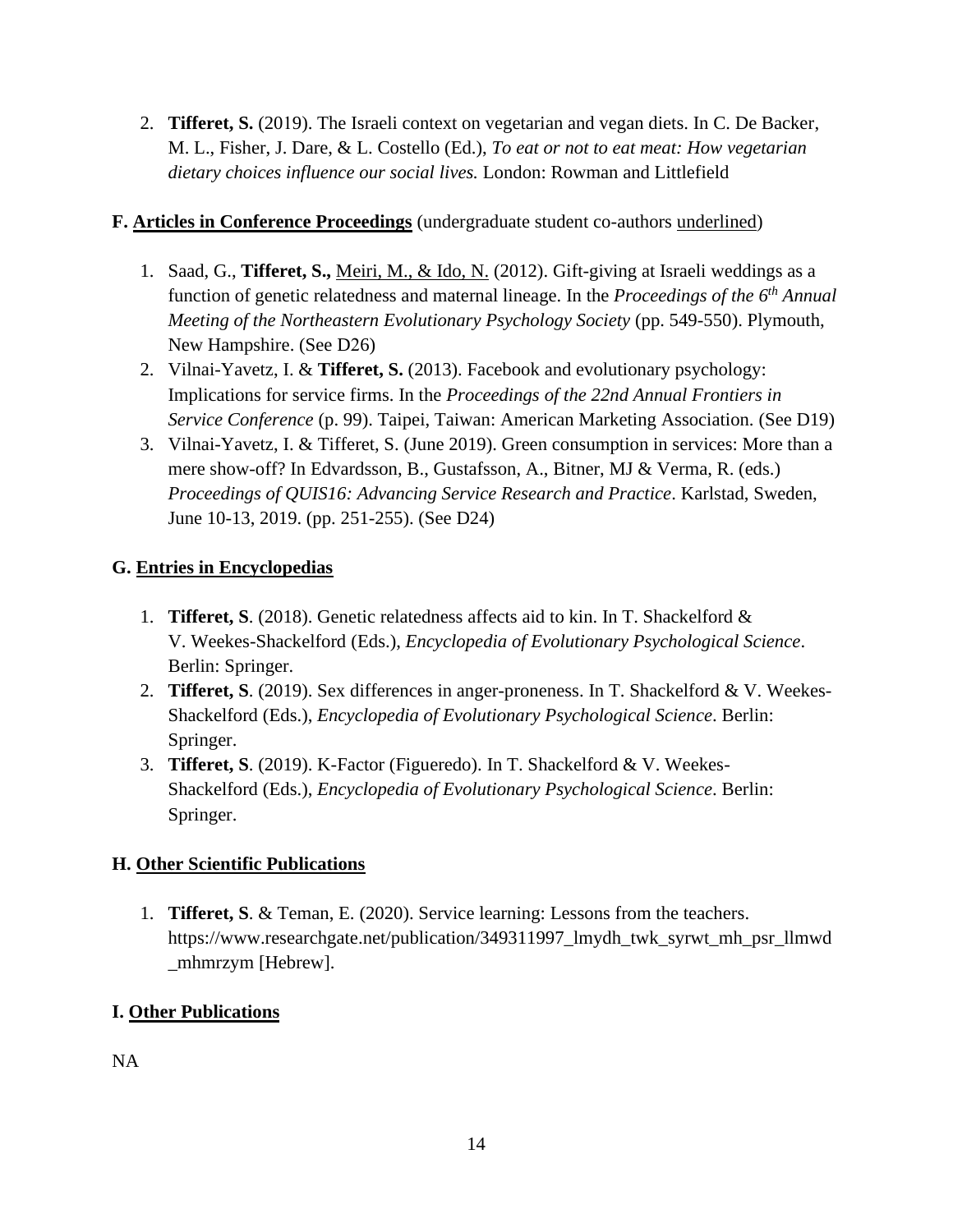#### **J. Other Works Connected with my Scholarly Field**

NA

#### **K. Submitted Publications**

1. **Tifferet, S**. Verifying online information: Development and validation of a self-report scale. Under review: Information Processing and Management. About 8 pages.

#### **L. Summary of my Activities and Future Plans**

From the start of my academic education, I have been fascinated by the adaptive value of human behavior. This led me through the stations of Behavioral Genetics and Health Psychology (D1, D3, D5, D7, D10). After receiving my Ph.D., I dedicated most of my research to Evolutionary Psychology. I started with questions regarding family relationships (D3, D8, D9), and after transferring to the Department of Business Administration, progressed to questions about consumer behavior (D2, D4, D6, D12, D13, D14).

I have conducted studies in evolutionary consumption pursuing the adaptive nature of a wide range of behaviors such as signaling through products (D15, D17, D18, D24), gambling (D11), investing money in offspring (D8) and in kin (D25), activating biophilia in service settings (D23), and activating mating cues on advertisement evaluation (D28). Together, these studies show that consumer behavior is partially a product of psychological traits selected over evolution. The studies also show that evolutionary psychology can foster novel hypotheses and findings regarding consumer behavior.

My primary expertise is in gender differences. I have tested hypotheses regarding gender differences in brand commitment, impulse buying, and hedonic consumption (D13), conspicuous consumption (D17), and Facebook (D19) and LinkedIn (D26) self-presentation. I have published a meta-analysis on gender differences in online privacy tendencies (D27) and gender differences in online social support (D29). These studies document gender differences consistent with prehistoric labor division, thus supporting evolutionary hypotheses.

I am proficient in advanced statistical methods incorporated in my studies such as Binary Logistic Regressions (D26), Multivariate Analysis of Variance (D28), Path Analysis (D23), Structural Equation Modeling (D7, D22), Hierarchical Linear Models ( D5, D18, D30), Meta-Analysis (D27, D29) and Genetic Algorithms (Tifferet, under review).

In 1999, I initiated and founded the Democratic Academy Project with the Institute for Democratic Education. Fifteen students were recruited explicitly for this multi-disciplinary project. They studied in existing courses and in uniquely tailored courses that were taught using democratic educational methods. In 2010-2013, I founded and coordinated the BA completion program, co-organized with the Wingate Institute. I have been an active member of departmental